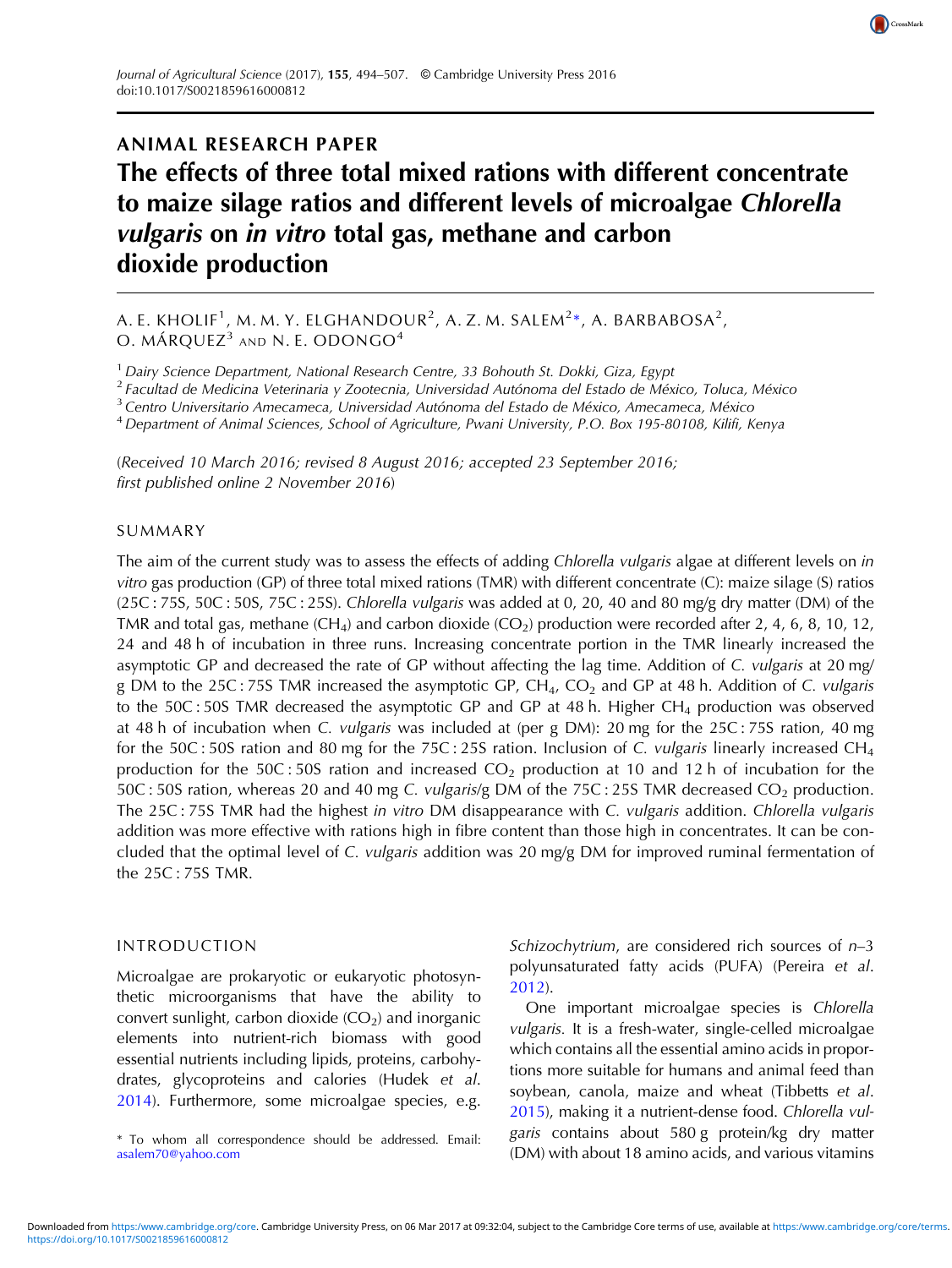and minerals with a chlorophyll content as high as many common plants (Priyadarshani & Rath [2012\)](#page-13-0). More than 20 vitamins and minerals including calcium, phosphorous, iron, magnesium, potassium, vitamins A, B complex, C, E and K, biotin, inositol and folic acid were reported by Priyadarshani & Rath [\(2012](#page-13-0)). In addition to its content of peptides and amino acids, which are stimulatory factors for ruminal microbial growth and digestion, the use of C. vulgaris as an animal feed additive has many advantages including increasing the concentration of some bacterial species, e.g. Butyrivibrio fibrisolvens, Ruminococcus albus and Clostridium sticklandii with forage-based diet in in vivo studies, resulting in improved bacterial growth and promotion of ruminal trans C18 : 1, trans-11 C18 : 1 fatty acids and monounsaturated fatty acids formation in goats (Anele et al. [2016](#page-11-0); Tsiplakou et al. [2016](#page-13-0)). Consequently, microalgae rich in fats could be considered a potential option to reduce methane  $(CH<sub>4</sub>)$  emissions from ruminants because PUFA have antimicrobial effects on methanogens and protozoa due to their ability to disrupt microbial cell membranes (Martin et al. [2010](#page-12-0)). However, Tsiplakou et al. ([2016\)](#page-13-0) reported that microalgae rich in protein and low in fat content increased the populations of  $CH_4$ -producing bacteria and protozoa.

The density and activity of ruminal microflora depend on the chemical composition and the forage : concentrate ratio of diets fed to host animals (Elghandour et al. [2016](#page-12-0)b). Increasing the dietary portion of forage has been shown to increase  $CH_4$  production (Elghandour et al. [2016](#page-12-0)a). The in vitro gas production (GP) technique is a useful tool for studying potential ruminal degradation of feeds (Rodriguez et al. [2015](#page-13-0); Vallejo et al. [2016\)](#page-13-0). This method allows for the estimation of how much substrate is used to produce volatile fatty acids and the energetic value of feed as well as to determine the amount of substrate truly fermented, which is converted into microbial protein (Elghandour et al. [2015](#page-12-0)a, [b](#page-12-0)). During the first few hours of incubation (e.g. the first 24 h of incubation), the fermentation process is very active and more fermentation products are released. Therefore, it is important to measure the activity of fermentation processes at close intervals (i.e. every 2 h), and then extended to every 24 h. The aim of the present study was to assess the effects of adding C. vulgaris algae at different levels on in vitro rumen gas,  $CH<sub>4</sub>$  and  $CO<sub>2</sub>$  production of total mixed rations (TMR) with different maize silage to concentrate ratios.

Table 1. Amino and fatty acid profiles of Chlorella vulgaris algae (as provided by the manufacturer)

| Items                                                 | Content |  |  |  |  |  |  |
|-------------------------------------------------------|---------|--|--|--|--|--|--|
| Essential amino acid content (g/kg algae protein)     |         |  |  |  |  |  |  |
| Arginine                                              | 38.8    |  |  |  |  |  |  |
| Histidine                                             |         |  |  |  |  |  |  |
| Isoleucine                                            | 19.3    |  |  |  |  |  |  |
| Leucine                                               | 59.5    |  |  |  |  |  |  |
| Lysine                                                | 42.4    |  |  |  |  |  |  |
| Methionine                                            | $10-1$  |  |  |  |  |  |  |
| Phenylalanine                                         | $30-7$  |  |  |  |  |  |  |
| Threonine                                             | 29.4    |  |  |  |  |  |  |
| Tryptophan                                            | 0.019   |  |  |  |  |  |  |
| Valine                                                | 38.6    |  |  |  |  |  |  |
| Non-essential amino acid content (g/kg algae protein) |         |  |  |  |  |  |  |
| Alanine                                               | 52.1    |  |  |  |  |  |  |
| Aspartic                                              | 59.0    |  |  |  |  |  |  |
| Cysteine                                              | 0.069   |  |  |  |  |  |  |
| Glutamic                                              |         |  |  |  |  |  |  |
| Glycine                                               | 32.0    |  |  |  |  |  |  |
| Proline                                               | $30-7$  |  |  |  |  |  |  |
| Serine                                                |         |  |  |  |  |  |  |
| Tyrosine                                              | 23.8    |  |  |  |  |  |  |
| Fatty acid profile (g/kg total fatty acids)           |         |  |  |  |  |  |  |
| Myristic acid (C14:0)                                 | 0.287   |  |  |  |  |  |  |
| Palmitic acid (C16:0)                                 | 23.8    |  |  |  |  |  |  |
| Palmitoleic acid (C16:1n7)                            | 1.30    |  |  |  |  |  |  |
| Stearic acid (C18:0)                                  | 2.71    |  |  |  |  |  |  |
| Oleic acid (C18: 1n9c)                                | 4.13    |  |  |  |  |  |  |
| Linoleic acid (C18:2n6c)                              | 37.3    |  |  |  |  |  |  |
| Alpha linolenic acid (C18:3n3)                        | 40.9    |  |  |  |  |  |  |
| Eicosadienoic acid (C20:2)                            | 0.110   |  |  |  |  |  |  |
| Docosanoic acid (C22:0)                               | 0.202   |  |  |  |  |  |  |
| Lignoceric acid (C24:0)                               | 0.213   |  |  |  |  |  |  |
| Nervonic acid (C24:1n9)                               | 0.112   |  |  |  |  |  |  |

## MATERIAL AND METHODS

#### Chlorella vulgaris, substrate and treatments

Chlorella vulgaris microalgae (Xuhuang Bio-Tech Co., Ltd., Shaanxi, China) containing 949 g DM/kg, with 944 g organic matter (OM)/kg DM was used in the current study. The crude protein (CP) content was 591 g/kg DM and the total carbohydrate content was 173 g/kg DM with 18·8 kJ energy/kg DM. The neutral detergent fibre (NDF) content was 121 g/kg DM, while the fat content was 134·2 g/kg DM. The amino and fatty acid profiles of C. vulgaris are shown in Table 1. Chlorella vulgaris was tested at 0, 20, 40 and 80 mg/g DM of TMR.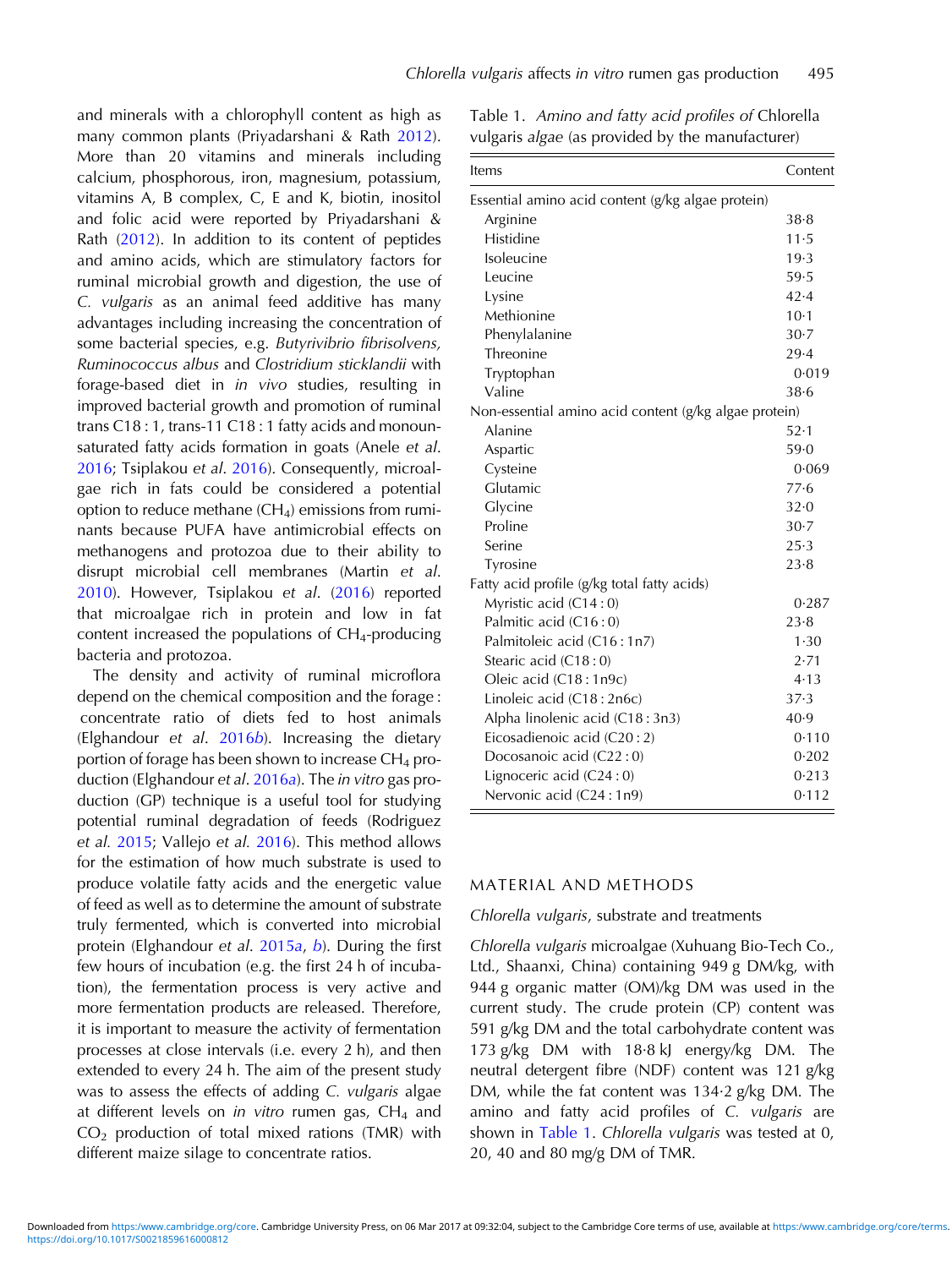|                         | Rations  |         |         |          |
|-------------------------|----------|---------|---------|----------|
|                         | 25C:75S  | 50C:50S | 75C:25S | S.E.M.   |
| Organic matter          | 944      | 940     | 933     | 14.8     |
| Crude protein           | 92       | 139     | 133     | 9.3      |
| Neutral detergent fibre | 372      | 302     | 218     | 12.6     |
| Acid detergent fibre    | 149      | 127     | 88      | $11 - 0$ |
| Acid detergent lignin   | $15 - 0$ | 12.6    | $10-3$  | 1.42     |

Table 2. Chemical composition (g/kg DM) of the three total mixed rations with different concentrate\* (C) to maize silage (S) ratios (adapted from Elghandour et al. [2015a](#page-12-0), [b\)](#page-12-0)

\* Contained (g/kg): 200 maize grain flaked, 260 maize grain cracked, 154 sorghum grain, 100 molasses sugarcane, 100 distilled dry grain, 96 soybean meal, 70 wheat bran, 10 NaCOOH3, 10 mineral premix (vitamin A [12 000 000 IU], vitamin D<sub>3</sub> [2 500 000 IU], vitamin E [15 000 IU], vitamin K [2·0 g], vitamin B<sub>1</sub> [2·25 g], vitamin B<sub>2</sub> [7·5 g], vitamin B<sub>6</sub> [3·5 g], vitamin B<sub>12</sub> [20 mg], Pantotenic acid [12·5 g], Folic acid [1·5 g], Biotin [125 mg], Niacin [45 g], Fe [50 g], Zn [50 g], Mn [110 g], Cu [12 g], I [0·30 g], Se [200 mg], Co [0·20 g]).

Three TMR of different concentrate (C): maize silage (S) ratios (25C : 75S, 50C : 50S and 75C : 25S) were prepared and used as fermentation substrates. Samples of TMR were dried at 65 °C for 48 h in a forced air oven until constant weight, ground in a Wiley mill to pass through a 1 mm sieve and stored in plastic bags for subsequent determination of chemical composition and in vitro incubation. Chemical composition of the TMR is shown in Table 2.

#### In vitro gas production determination

Rumen inoculum was collected from a ruminally cannulated Brown Swiss cow of  $450 \pm 20$  kg body weight, fitted with a permanent rumen cannula. The cow was fed ad libitum with a TMR made of a commercial concentrate (PURINA®, Toluca, Mexico) and alfalfa hay in the ratio of 1 : 1 and formulated to meet all nutrient requirements according to NRC [\(2001](#page-12-0)). Fresh water was available at all times.

Rumen contents were collected before the morning feeding, flushed with  $CO<sub>2</sub>$ , mixed and strained through four layers of cheesecloth into a flask with  $O_2$ -free headspace. Samples  $(0.5 \text{ g})$  of each TMR were weighed into 120 ml serum bottles with appropriate addition of C. vulgaris level/g DM. Consequently, 10 ml of rumen fluid was added to each bottle followed by 40 ml of the buffer solution recommended by Goering & Van Soest [\(1970](#page-12-0)), with no trypticase added.

Three incubation runs were performed in 3 weeks. Three hundred and twenty-four bottles with  $O_2$ -free headspace (three bottles for each TMR × four levels of C. vulgaris  $\times$  three replication  $\times$  three different runs) plus three bottles as blanks for each run

(rumen fluid only) were incubated for 48 h. Once all bottles were filled, they were immediately closed with rubber stoppers, shaken and placed in an incubator at 39 °C. The volume of total gas,  $CH_4$  and  $CO_2$ productions were recorded at 2, 4, 6, 8, 10, 12, 24 and 48 h of incubation. Total GP was recorded using the Pressure Transducer Technique (Extech Instruments, Waltham) of Theodorou et al. ([1994\)](#page-13-0) while  $CH<sub>4</sub>$  and  $CO<sub>2</sub>$  production was recorded using a Gas-Pro detector (Gas Analyser CROWCON Model Tetra3, Abingdon, UK).

At the end of incubation at 48 h, the fermentation process was stopped by swirling the bottles in ice, then the bottles were uncapped and the pH was measured using a pH meter (Conductronic pH15, Puebla, Mexico) and the contents of each bottle filtered to obtain the non-fermented residue for determination of degraded substrate.

### Degradability and sample analysis

Degradability and sample analysis were determined as described in Elghandour et al. ([2014\)](#page-11-0). Briefly, after 48 h of incubation, the fermentation process was stopped and the contents of each serum bottle filtered under a vacuum through glass crucibles (coarse porosity no. 1, pore size 100–160 µm; Pyrex, Stone, UK) with a sintered filter. The fermentation residues were dried at 65 ° C for 72 h to estimate DM disappearance.

#### Chemical analyses and calculations

Samples of the TMR and C. vulgaris were analysed for DM (method 934·01), ash (method 942·05), and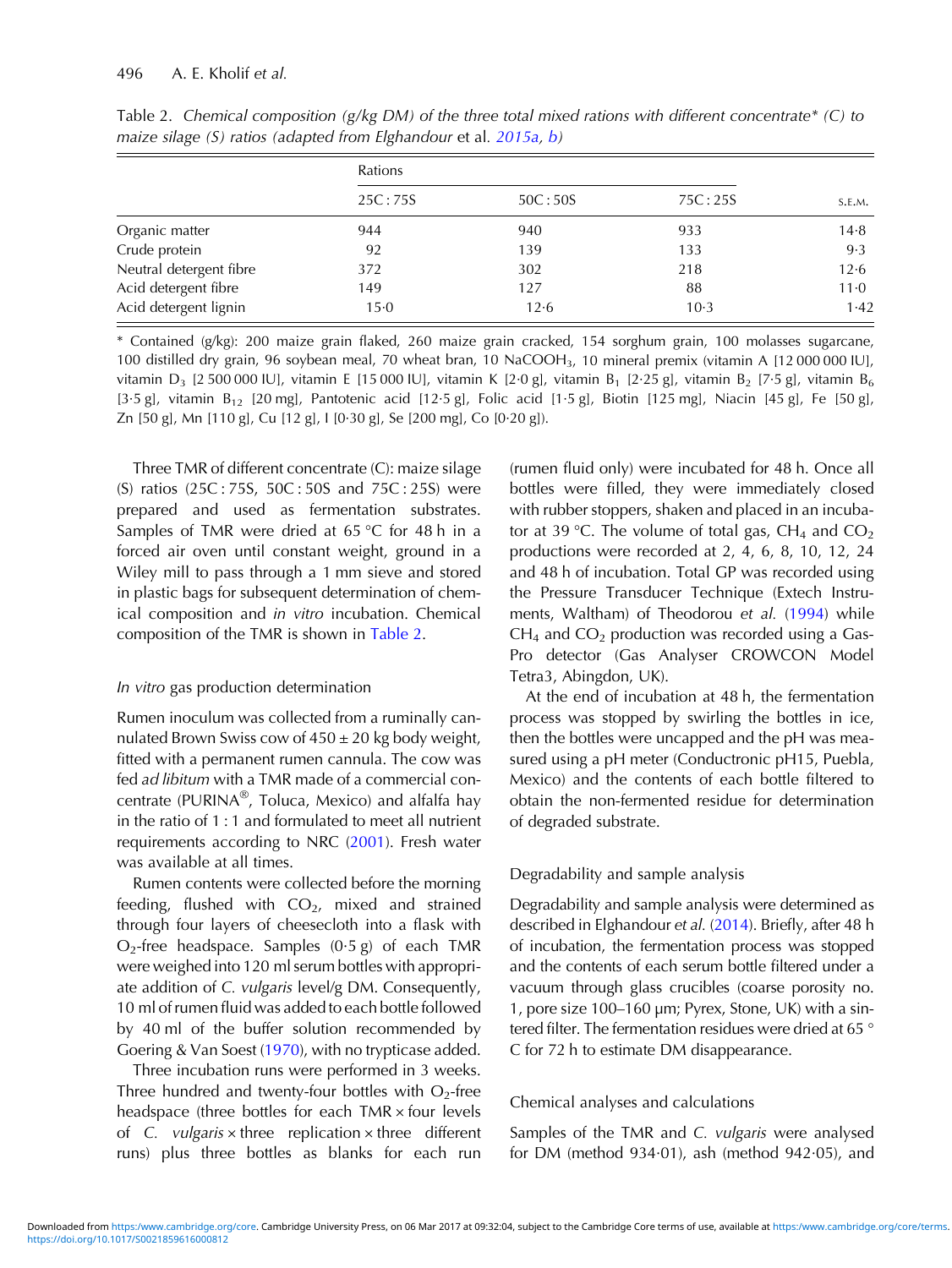nitrogen (method 954·01) according to AOAC ([1997\)](#page-11-0), while TMR contents for NDF (Van Soest et al. [1991\)](#page-13-0), acid detergent fibre (ADF) and lignin (AOAC [1997](#page-11-0); method 973·18) analyses were carried out using an ANKOM<sup>200</sup> Fibre Analyser Unit (ANKOM Technology Corp., Macedon, NY). Neutral detergent fibre was assayed with the use of an alpha amylase and sodium sulphite. Both NDF and ADF are expressed without residual ash. The fatty acid composition of C. vulgaris was determined on a Perkin-Elmer chromatograph (model 8420, Beacons-field, Perkin Elmer, Beaconsfield, UK) equipped with a flame ionization detector (analysis method ID: GB 5413.27–2010) according to the Chinese national standard methods (National Standards of People's Republic of China [2010\)](#page-12-0) as provided by the manufacturer. Fatty acids were esterified using 5% methanolic hydrogen chloride with pentacosanoic acid as the internal standard (Sigma, Chemical Co., St. Louis, MO). Fatty acids were identified by comparing the retention times of the peaks with those of known standards. Chlorella vulgaris amino acid content was determined using a Hitachi High-Speed Amino Acid Analyser (HITACHI L-8900, Chome Nishishinbash, Minato-ku, Tokyo, Japan) according to Chinese national standard methods (analysis method ID: GB/ T 5009·124-2003) as provided by the manufacturer. The analysis was based on the separation of amino acids using strong cation exchange chromatography followed by the ninhydrin colour reaction and photometric detection at 570 nm.

To estimate kinetic parameters of GP, gas volumes recorded (ml/g DM) were fitted using the NLIN procedure of SAS ([2002](#page-13-0)) according to the France et al. ([2000](#page-12-0)) model:

$$
y = A \times [1 - e^{-c(t - L)}]
$$

where y is the volume of GP at time  $t$  (h); A is the asymptotic GP (ml/g DM); c is the fractional rate of fermentation  $(h)$  and  $L(h)$  is the discrete lag time prior to any gas being released.

Metabolizable energy (ME, MJ/kg DM) was estimated according to the method of Menke & Steingass ([1988](#page-12-0)) as follows:

$$
ME = 2.20 + 0.136 \text{ GP}(ml/0.5 \text{ g DM}) + 0.057 \text{ CP} (g/kgDM)
$$

where GP is net GP in ml from 200 mg of dry sample after 24 h of incubation.

The partitioning factor at 24 h of incubation (PF $_{24}$ ; a measure of fermentation efficiency) was calculated as

the ratio of DM degradability in vitro (mg) to the volume (ml) of GP at 24 h (i.e., in vitro DM disappearance (DMD)/total GP (GP<sub>24</sub>)) according to Blümmel et al. ([1997](#page-11-0)).

### Statistical analyses

For each end-point studied, and for each TMR, values recorded from the three repetitions within each incubation run were averaged. Thus, within each TMR there were three replicates per treatment (each corresponding to the average value recorded at each incubation run) and each replicate was considered as an experimental unit. Results of in vitro GP and rumen fermentation parameters were analysed as a factorial experiment using the PROC GLM option of SAS ([2002](#page-13-0)) as:

$$
Y_{ijk} = \mu + R_i + A_j + (R \times A)_{ij} + E_{ijk}
$$

where  $Y_{ijk}$  is every observation of the *i*th ration type ( $R_i$ ) with *j*th C. *vulgaris* level  $(A_j)$ ,  $\mu$  is the general mean,  $(R \times A)_{ii}$  is the interaction between ration type and C. *vulgaris* level and  $E_{ijk}$  is the experimental error. Linear (i.e. additive = values are average) and quadratic (i.e. synergistic = values are higher than the average) polynomial contrasts were used to examine responses of different silage to concentrate ratios to increasing addition levels of C. vulgaris. Statistical significance was declared at  $P < 0.05$ .

#### RESULTS

#### In vitro gas production

In vitro GP (ml/g DM) of the three TMR with different C : S ratios at different levels of C. vulgaris addition is shown in [Fig. 1](#page-4-0). There were significant interactions  $(P < 0.05)$  between ration type  $\times$  C. vulgaris level for the asymptotic GP and  $CH_4$  production at 48 h of incubation [\(Table 3](#page-5-0)). Increasing the concentrate portion of the TMR linearly increased  $(P < 0.001)$  the asymptotic GP and decreased  $(P < 0.001)$  the rate of GP without affecting lag time. Addition of C. vulgaris to the 25C : 75S TMR increased the asymptotic GP (quadratic effect,  $P = 0.047$ ). On the other hand, addition of C. vulgaris to the 50C : 50S TMR decreased the asymptotic GP (quadratic effect,  $P = 0.021$ ). There were no effects of C. vulgaris addition to the 75C : 25S TMR on GP ([Table 3](#page-5-0)).

Increasing the concentrate portion in the TMR linearly increased ( $P < 0.001$ ) GP, CH<sub>4</sub>, CO<sub>2</sub> and GP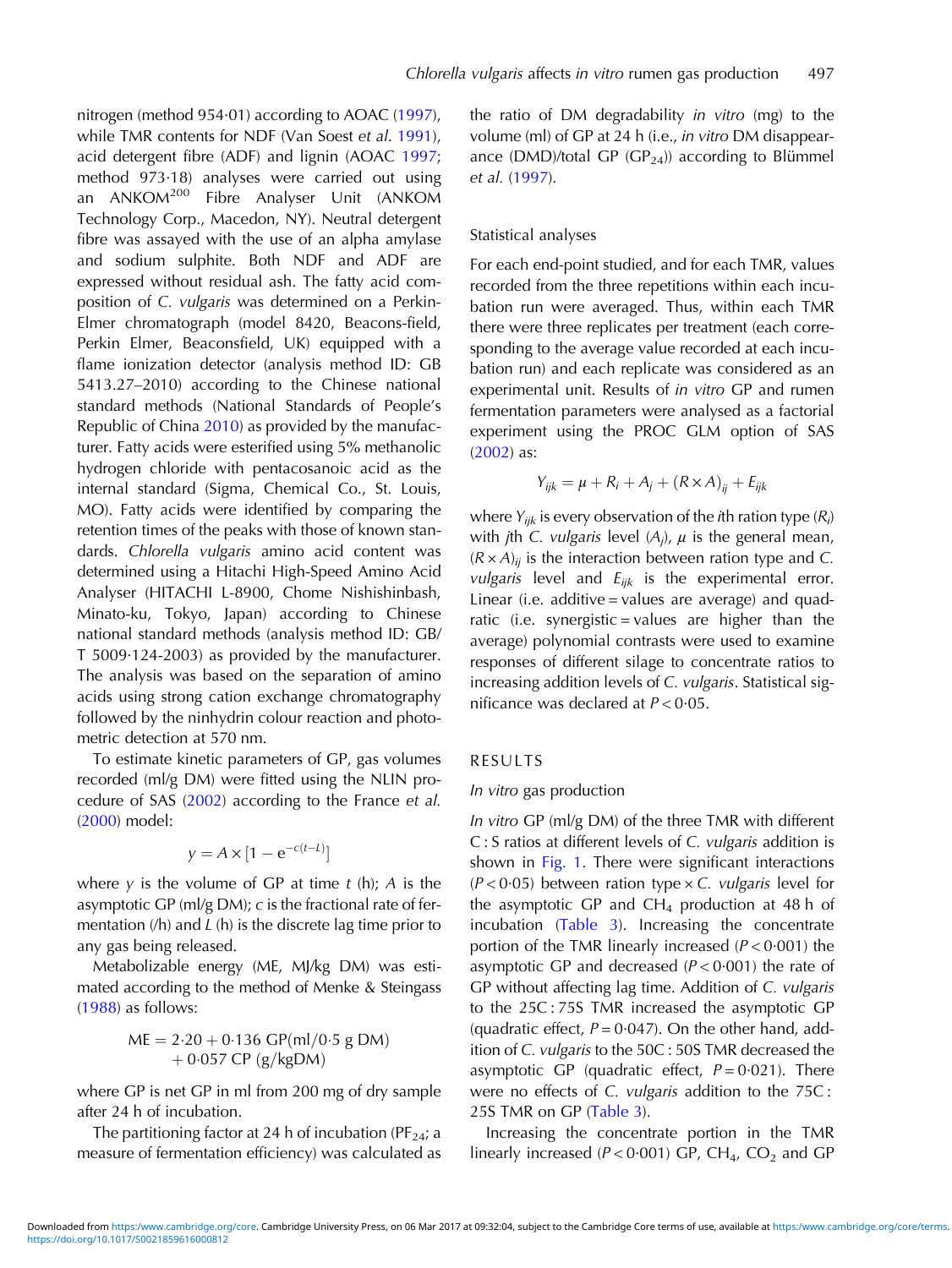<span id="page-4-0"></span>

Fig. 1. The effects of three total mixed rations with different concentrate (C) to maize silage (S) ratios and C. vulgaris algae addition at 0 (- $\blacklozenge$ -), 20 (- $\blacktriangleright$ -), 40 (- $\blacktriangle$ -) and 80 (- $\blacklozenge$ -) mg/g DM of the diet on *in vitro* gas production (ml/g DM).

at 48 h of incubation. The highest (quadratic effect,  $P = 0.035$ ) CH<sub>4</sub> production at 48 h of incubation was observed with 20 mg/g DM for the 25C : 75S TMR, 40 mg/g DM for the 50C : 50S ration and 80 mg/g DM for the 75C : 25S ration. There were no effects of C. vulgaris addition on  $CO<sub>2</sub>$  production at 48 h of incubation ([Table 3\)](#page-5-0).

#### In vitro methane and carbon dioxide production

In vitro  $CH_4$  production (ml/g DM) of the three TMR with different C : S ratios at different levels of C. vulgaris addition is shown in [Fig. 2](#page-6-0). There were significant interactions ( $P < 0.05$ ) between ration type  $\times$ C. vulgaris level for  $CH_4$  production at 12 and 24 h of incubation [\(Table 3\)](#page-5-0). Ration type quadratically affected CH<sub>4</sub> production at 24 h ( $P = 0.020$ ) and 48 h  $(P = 0.042)$  of incubation. Algae addition had no effect on  $CH_4$  production. For the 25C: 75S TMR, addition of C. vulgaris at 80 mg/g DM had the lowest (quadratic effect,  $P = 0.022$ ) CH<sub>4</sub> production at 10 h of incubation. On the other hand, addition of C. vulgaris at all levels to the 50C : 50S ration linearly increased  $(P = 0.009)$  CH<sub>4</sub> production. Linear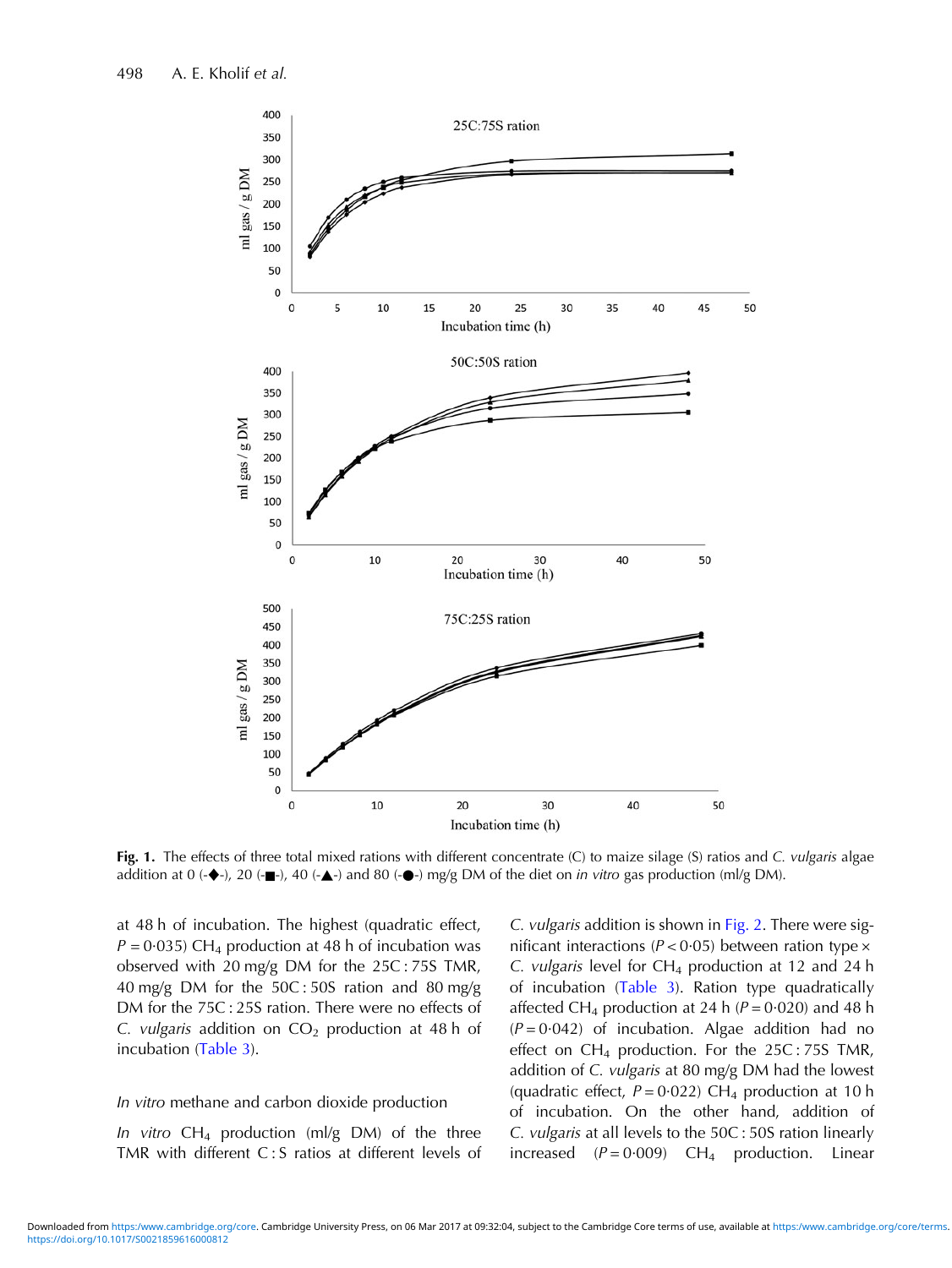|                | Algae (mg/g DM) | GP parameters |            | Gas, $CH_4$ and $CO_2$ production<br>(ml/g DM) at 48 h of incubation |          |                 |                 |
|----------------|-----------------|---------------|------------|----------------------------------------------------------------------|----------|-----------------|-----------------|
| Ration         |                 | $A$ (ml/g DM) | $c$ (ml/h) | L(h)                                                                 | GP       | CH <sub>4</sub> | CO <sub>2</sub> |
| 25C:75S        | $\overline{0}$  | 271           | 0.18       | 1.7                                                                  | 270      | 40              | 158             |
|                | 20              | 316           | 0.18       | 1.7                                                                  | 315      | 46              | 203             |
|                | 40              | 270           | 0.21       | 1.5                                                                  | 271      | 40              | 172             |
|                | 80              | 275           | 0.24       | 1.5                                                                  | 279      | 35              | 153             |
|                | S.E.M.          | 12.8          | 0.027      | 0.33                                                                 | 11·6     | 5.3             | 17.3            |
|                | Linear          | 0.981         | 0.452      | 0.671                                                                | 0.028    | 0.936           | 0.601           |
|                | Quadratic       | 0.047         | 0.587      | 0.844                                                                | 0.148    | 0.399           | 0.109           |
| 50C:50S        | $\mathbf{0}$    | 414           | 0.10       | 1.5                                                                  | 397      | 56              | 226             |
|                | 20              | 309           | 0.14       | 1.5                                                                  | 306      | 48              | 179             |
|                | 40              | 393           | 0.10       | 1.5                                                                  | 380      | 69              | 249             |
|                | 80              | 357           | 0.12       | $1-1$                                                                | 349      | 62              | 245             |
|                | S.E.M.          | $26 - 2$      | 0.035      | 0.38                                                                 | 19.1     | $11 - 7$        | $33-0$          |
|                | Linear          | 0.802         | 0.969      | 0.966                                                                | 0.011    | 0.449           | 0.645           |
|                | Quadratic       | 0.021         | 0.364      | 0.969                                                                | 0.207    | 0.339           | 0.184           |
| 75C:25S        | $\mathbf{0}$    | 469           | 0.050      | 1.9                                                                  | 427      | 64              | 274             |
|                | 20              | 432           | 0.055      | 1.8                                                                  | 399      | 49              | 225             |
|                | 40              | 468           | 0.049      | $1-0$                                                                | 424      | 52              | 244             |
|                | 80              | 469           | 0.053      | 1.4                                                                  | 432      | 68              | 311             |
|                | S.E.M.          | 25.5          | 0.0025     | 0.53                                                                 | $20 - 4$ | 4.6             | $20·5$          |
|                | Linear          | 0.976         | 0.788      | 0.282                                                                | 0.930    | 0.108           | 0.330           |
|                | Quadratic       | 0.277         | 0.115      | 0.639                                                                | 0.329    | 0.164           | 0.212           |
| $P$ value      |                 |               |            |                                                                      |          |                 |                 |
| Ration         |                 |               |            |                                                                      |          |                 |                 |
| Linear         |                 | < 0.001       | < 0.001    | NS                                                                   | < 0.001  | < 0.001         | < 0.001         |
| Quadratic      |                 | NS            | NS         | NS                                                                   | NS       | NS              | NS              |
| Algae          |                 |               |            |                                                                      |          |                 |                 |
| Linear         |                 | NS            | NS         | NS                                                                   | NS       | NS              | NS              |
| Quadratic      |                 | 0.029         | NS         | NS                                                                   | NS       | 0.035           | ${\sf NS}$      |
| Ration × Algae |                 | 0.007         | NS         | NS                                                                   | NS       | 0.038           | NS              |

<span id="page-5-0"></span>Table 3. The effects of three total mixed rations with different concentrate (C) to maize silage (S) ratios and different levels of microalgae Chlorella vulgaris on in vitro gas production (GP) kinetics, total GP, methane (CH<sub>4</sub>) and carbon dioxide (CO<sub>2</sub>) production at 48 h of incubation

NS, not significant; A, asymptotic gas production; c, rate of GP; L, the initial delay before GP begins.

reductions in  $CH_4$  production were observed at 12 h  $(P = 0.005)$ , 24 h  $(P = 0.013)$  and 48 h  $(P = 0.029)$  of incubation with the 75C : 25S ration ([Table 4](#page-7-0)).

In vitro  $CO<sub>2</sub>$  production (ml/g DM) of the three TMR with different C : S ratios at different levels of C. vulgaris addition is shown in [Fig. 3](#page-8-0). There were significant interactions ( $P < 0.05$ ) between ration type  $\times$ C. vulgaris level for  $CO<sub>2</sub>$  production at 2, 6, 10, 12, 24 and 48 h of incubation [\(Table 4](#page-7-0)). Addition of C. vulgaris linearly increased  $CO<sub>2</sub>$  production at 4 h  $(P = 0.028)$  and 6 h  $(P = 0.039)$  of incubation. Ration type linearly increased  $(P = 0.013)$  CO<sub>2</sub> production at 2 h of incubation. For the 25C : 75S ration, C. *vulgaris* addition had no effect on  $CO<sub>2</sub>$  production

at all incubation times. For the 50C : 50S ration, addition of C. vulgaris linearly increased  $CO<sub>2</sub>$  production at 10 h ( $P = 0.035$ ) and 12 h ( $P = 0.048$ ) of incubation. Addition of C. vulgaris to the 75C : 25S ration linearly increased  $CO<sub>2</sub>$  production at 10 h ( $P = 0.035$ ) and 12 h ( $P = 0.045$ ) of incubation ([Table 4](#page-7-0)).

#### Fermentation kinetics

No interactions were observed between ration type and C. vulgaris addition for measured fermentation parameters, except for  $pH (P = 0.001)$  which increased for the 25C : 75S and 75C : 25S rations but remained the same for 50C : 50S ration ([Table 5](#page-9-0)). Addition of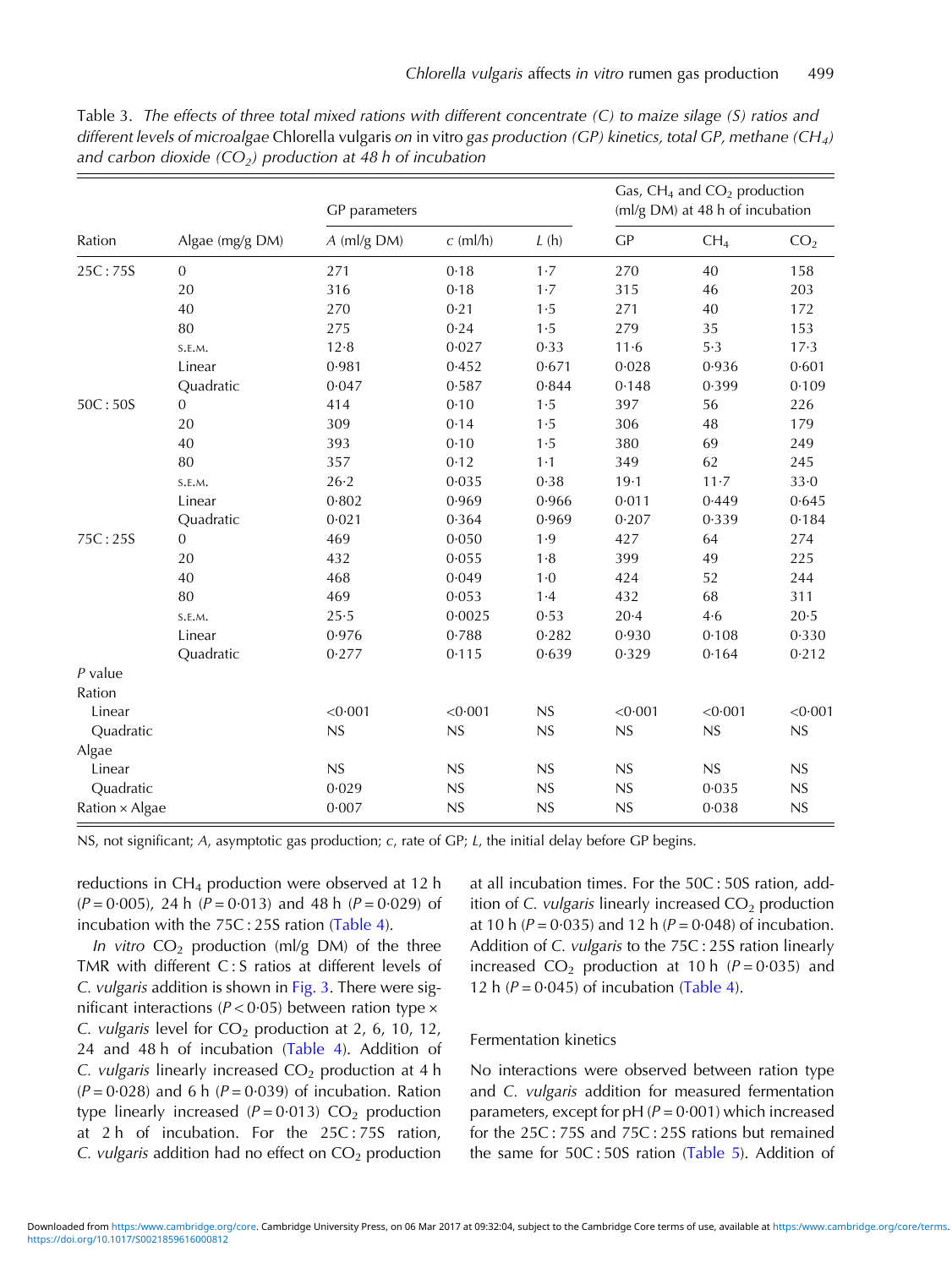<span id="page-6-0"></span>

Fig. 2. The effects of three total mixed rations with different concentrate (C) to maize silage (S) ratios and C. vulgaris algae addition at 0 ( $\blacklozenge$ ), 20 ( $\blacktriangle$ -), 40 ( $\blacktriangle$ -) and 80 ( $\blacklozenge$ -) mg/g DM of the diet on *in vitro* methane (CH<sub>4</sub>) production (ml/g DM).

C. vulgaris had no effect on DMD for the 75C : 25S ration but decreased DMD for the 25C : 75S ration (quadratic effect,  $P = 0.009$ ) and  $50C : 50S$  (linear effect,  $P = 0.026$ ) ration. Addition of C. vulgaris had no effect on ME or  $PF_{24}$  for all rations ([Table 5](#page-9-0)).

# DISCUSSION

#### Chemical composition of Chlorella vulgaris algae

The chemical composition of C. vulgaris algae in the present study was consistent with some studies but not with others. Fiogbe et al. [\(2004](#page-12-0)) reported that C. vulgaris algae contained (/kg DM): 200–255 g CP, 31 g fat, 349 g carbohydrates and 85–117 g cellulose, with a good profile of essential amino acids and rich content of some vitamins. Janczyk et al. [\(2006](#page-12-0)) reported that C. vulgaris algae contained (/kg DM) 528 g CP, 81 g fat, 56 g carbohydrates, 208 g fibre, 251 g saturated fatty acids (SFA), 157 g mono-SFA and 585 g poly-SFA. Becker ([2007](#page-11-0)) reported that C. vulgaris had a high protein content with a balanced amino acids profile compared with other referenced food proteins, e.g. soybean and egg. In their review,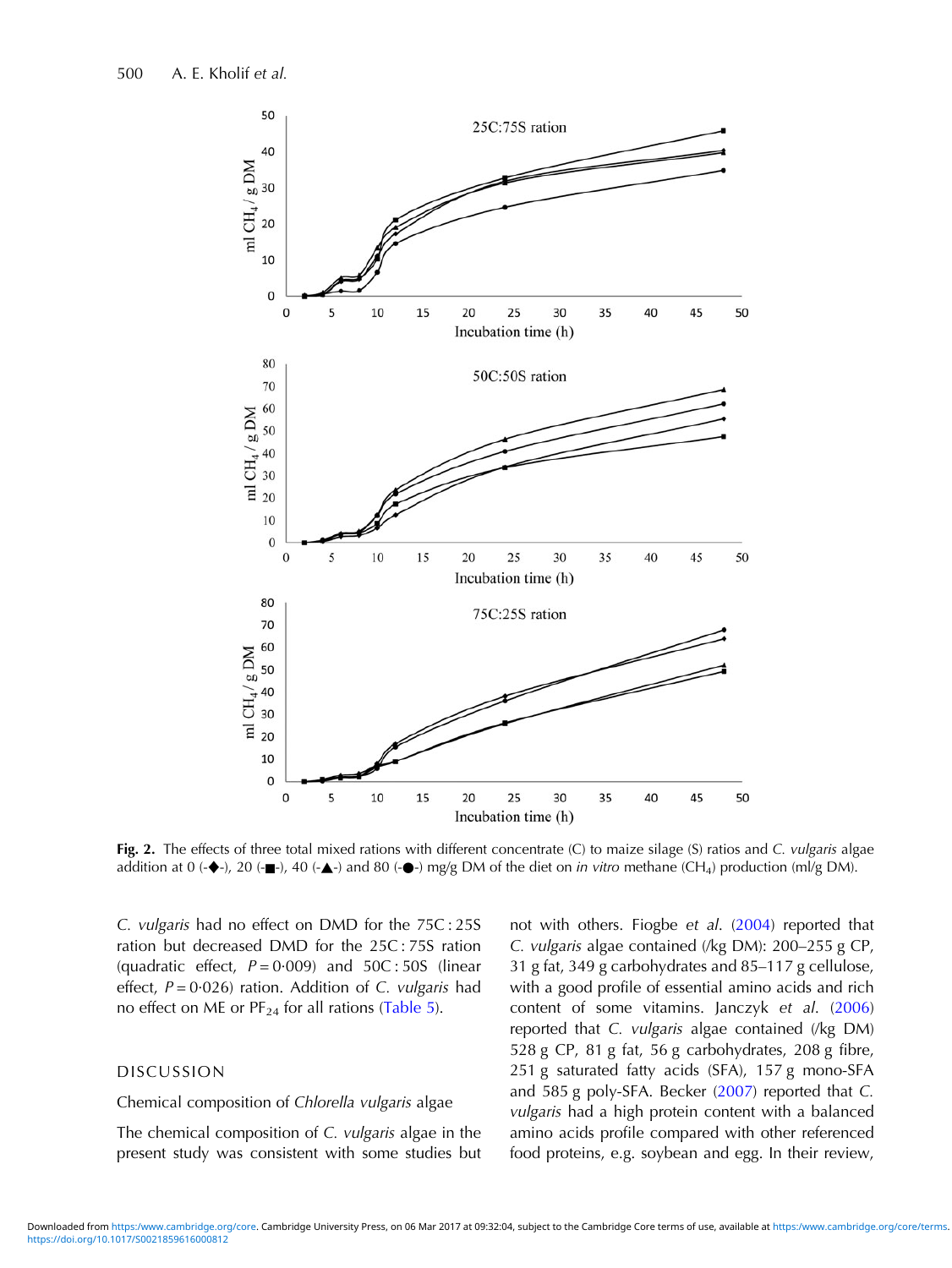|                       |                 |                | Proportional CH <sub>4</sub> production at |       |       |                 |             |          |           |                |             | Proportional CO <sub>2</sub> production at |       |                 |                 |       |       |
|-----------------------|-----------------|----------------|--------------------------------------------|-------|-------|-----------------|-------------|----------|-----------|----------------|-------------|--------------------------------------------|-------|-----------------|-----------------|-------|-------|
| Ration                | Algae (mg/g DM) | 2 <sub>h</sub> | 4 h                                        | 6 h   | 8 h   | 10 <sub>h</sub> | 12h         | 24 h     | 48 h      | 2 <sub>h</sub> | 4 h         | 6 h                                        | 8 h   | 10 <sub>h</sub> | 12 <sub>h</sub> | 24 h  | 48 h  |
| 25C:75S               | $\Omega$        | 0.3            | 0.3                                        | 2.3   | 2.3   | 5.0             | 7           | 12       | 15        | 9              | 11          | 21                                         | 30    | 35              | 45              | 50    | 59    |
|                       | 20              | 0.0            | 0.7                                        | 2.3   | 2.3   | 4.3             | 8           | 11       | 15        | 7              | 15          | 25                                         | 32    | 42              | 49              | 55    | 65    |
|                       | 40              | 0.0            | 0.3                                        | 2.7   | 2.7   | 5.7             | 8           | 12       | 15        | 9              | 16          | 26                                         | 35    | 40              | 49              | 55    | 63    |
|                       | 80              | 0.0            | 0.3                                        | 0.7   | 0.7   | 2.7             | 6           | 9        | 13        | 5              | 11          | 18                                         | 25    | 32              | 39              | 46    | 0.6   |
|                       | S.E.M.          | 0.17           | 0.33                                       | 0.33  | 0.33  | 0.29            | $1 \cdot 1$ | 1·2      | 2.0       | $1-1$          | 1.8         | 1.9                                        | 2.2   | 3.9             | 3.6             | 4.7   | 4.3   |
|                       | Linear          | 0.195          | 0.500                                      | 0.500 | 0.500 | 0.141           | 0.840       | 0.851    | 0.911     | 0.866          | 0.077       | 0.095                                      | 0.108 | 0.401           | 0.459           | 0.530 | 0.456 |
|                       | Quadratic       | 0.438          | 0.694                                      | 0.694 | 0.694 | 0.022           | 0.564       | 0.745    | 0.948     | 0.169          | 0.560       | 0.521                                      | 0.886 | 0.383           | 0.752           | 0.609 | 0.478 |
| 50C:50S               | $\Omega$        | 0.0            | 0.3                                        | 1.7   | 1.7   | 3.0             | 5.0         | 10       | 14        | 7.4            | 12          | 18                                         | 26    | 31              | 41              | 48    | 58    |
|                       | 20              | 0.0            | 0.7                                        | 2.3   | 2.3   | $4-0$           | 7.3         | 11       | 15        | 6.8            | 12          | 21                                         | 27    | 34              | 43              | 50    | 58    |
|                       | 40              | 0.0            | 0.7                                        | 2.7   | 2.7   | 5.7             | 9.7         | 14       | 18        | 6.3            | 13          | 22                                         | 32    | 41              | 51              | 58    | 66    |
|                       | 80              | 0.0            | 1.0                                        | 2.3   | 2.3   | 5.3             | 8.7         | 13       | 17        | $8-2$          | 17          | 25                                         | 34    | 42              | 52              | 60    | 70    |
|                       | S.E.M.          | 0.00           | 0.29                                       | 0.53  | 0.53  | 0.90            | 0.96        | 1.3      | 1.7       | 0.78           | $2 \cdot 1$ | 2.2                                        | 2.9   | 2.9             | 3.1             | 3.6   | 3.4   |
|                       | Linear          | 1.000          | 0.438                                      | 0.217 | 0.217 | 0.069           | 0.009       | 0.068    | 0.135     | 0.332          | 0.648       | 0.182                                      | 0.144 | 0.035           | 0.048           | 0.083 | 0.156 |
|                       | Quadratic       | 1.000          | 0.650                                      | 0.803 | 0.803 | 0.769           | 1.000       | 0.845    | 0.757     | 0.903          | 0.880       | 0.649                                      | 0.647 | 0.560           | 0.475           | 0.432 | 0.433 |
| 75C:25S               | $\overline{0}$  | 0.0            | 1.0                                        | 2.3   | 2.3   | 4.3             | 8·0         | $11 - 7$ | $15 - 0$  | 4              | 12          | 21                                         | 30    | 40              | 49              | 55    | 64    |
|                       | 20              | 0.0            | 1.0                                        | 1.3   | 1.3   | 3.7             | 4.3         | 8.3      | 12.3      | 4              | 13          | 18                                         | 27    | 30              | 40              | 39    | 56    |
|                       | 40              | 0.0            | 1.0                                        | 1.7   | 1.7   | 4.0             | 4.3         | 8.0      | 12.3      | 7              | 16          | 22                                         | 29    | 30              | 40              | 40    | 58    |
|                       | 80              | 0.0            | 0.3                                        | 1.3   | 1.3   | 3.0             | 7.0         | $10-7$   | 15.7      | 8              | 16          | 25                                         | 34    | 44              | 54              | 54    | 72    |
|                       | S.E.M.          | 0.00           | 0.17                                       | 0.33  | 0.33  | 0.80            | 0.69        | 0.82     | 0.71      | $1-1$          | 1.5         | 1.8                                        | 2.6   | 2.7             | 2.6             | 2.6   | 2.8   |
|                       | Linear          | 1.000          | 1.000                                      | 0.195 | 0.195 | 0.776           | 0.005       | 0.013    | 0.029     | 0.110          | 0.109       | 0.721                                      | 0.932 | 0.035           | 0.045           | 0.159 | 0.145 |
|                       | Quadratic       | 1.000          | 1.000                                      | 0.141 | 0.141 | 0.623           | 0.061       | 0.172    | 0.162     | 0.226          | 0.459       | 0.165                                      | 0.417 | 0.155           | 0.167           | 0.226 | 0.195 |
| $P$ value             |                 |                |                                            |       |       |                 |             |          |           |                |             |                                            |       |                 |                 |       |       |
| Ration                |                 |                |                                            |       |       |                 |             |          |           |                |             |                                            |       |                 |                 |       |       |
| Linear                |                 | NS             | 0.041                                      | NS    | NS    | NS              | NS          | NS       | NS        | 0.013          | NS          | <b>NS</b>                                  | NS    | NS              | NS              | NS    | NS    |
| Quadratic             |                 | NS             | <b>NS</b>                                  | NS    | NS    | NS              | NS          | 0.020    | 0.042     | NS             | NS          | NS                                         | NS    | NS              | NS              | NS    | NS    |
| Algae                 |                 |                |                                            |       |       |                 |             |          |           |                |             |                                            |       |                 |                 |       |       |
| Linear                |                 | <b>NS</b>      | NS                                         | NS    | NS    | <b>NS</b>       | NS          | NS       | NS        | NS             | 0.028       | 0.039                                      | NS    | NS              | NS              | NS    | NS    |
| Quadratic             |                 | NS             | NS                                         | NS    | NS    | <b>NS</b>       | NS          | NS       | NS        | NS             | NS          | NS                                         | NS    | <b>NS</b>       | NS              | NS    | NS    |
| Ration $\times$ Algae |                 | <b>NS</b>      | <b>NS</b>                                  | NS    | NS    | NS              | 0.002       | 0.031    | <b>NS</b> | 0.013          | NS          | 0.031                                      | NS    | 0.003           | 0.003           | 0.028 | 0.021 |

<span id="page-7-0"></span>Table 4. The effects of three total mixed rations with different concentrate (C) to maize silage (S) ratios and different levels of microalgae Chlorella vulgaris on proportional methane (CH<sub>4</sub>) and carbon dioxide (CO<sub>2</sub>) production (ml/100 ml gas) after 48 h of incubation

DM, dry matter; NS, not significant.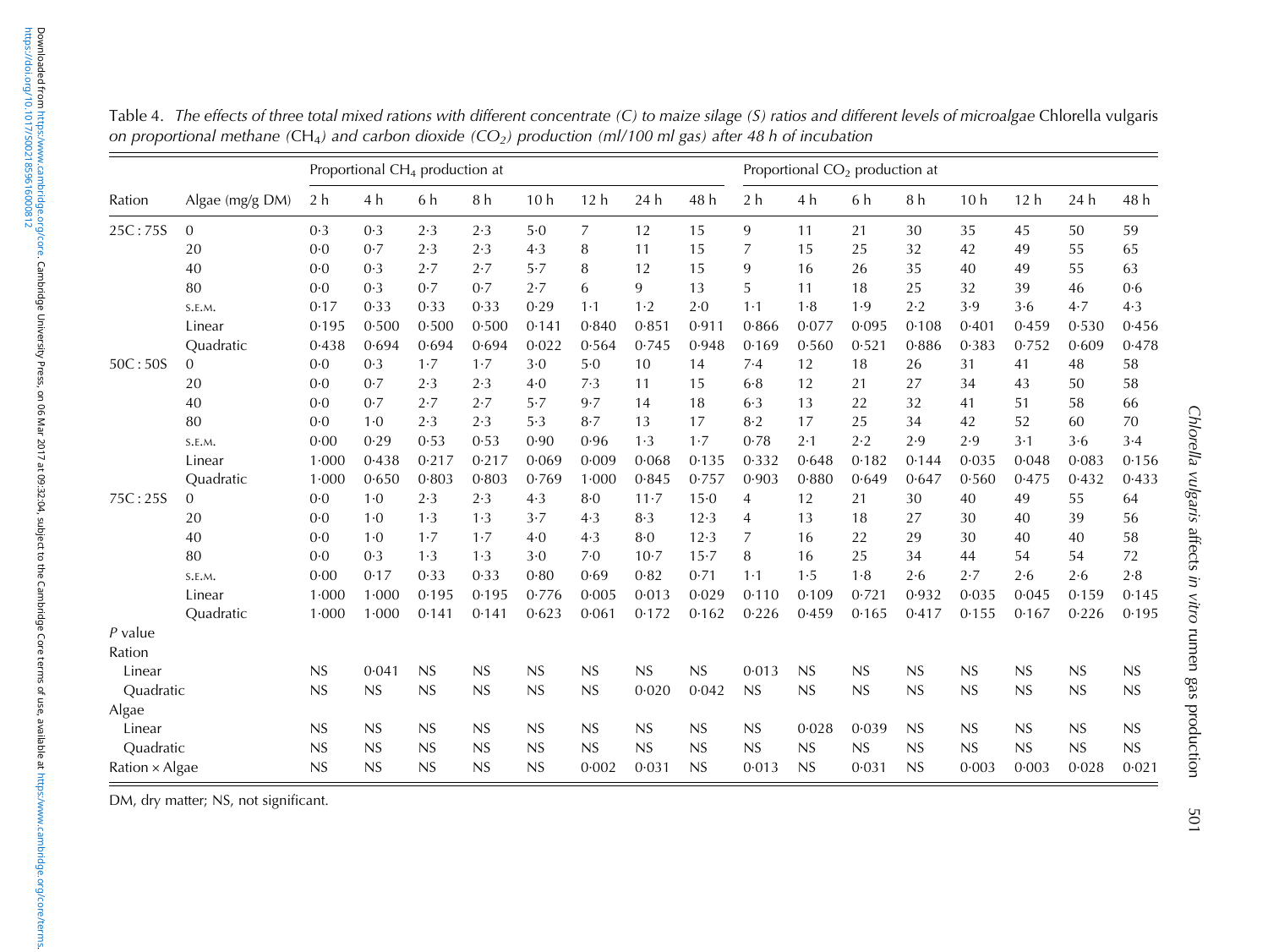<span id="page-8-0"></span>

Fig. 3. The effects of three total mixed rations with different concentrate (C) to maize silage (S) ratios and C. vulgaris algae addition at 0 ( $\blacklozenge$ ), 20 ( $\blacktriangle$ -), 40 ( $\blacktriangle$ -) and 80 ( $\blacklozenge$ -) mg/g DM of the diet on *in vitro* carbon dioxide production (ml/g DM).

Priyadarshani & Rath ([2012\)](#page-13-0) reported that C. vulgaris contains (/kg DM) about 410–580 g CP, 120–170 g carbohydrate and 100–220 g fat. The differences observed between these reports and the results in the present study may be due to different cultivation conditions and nutrition (Priyadarshani & Rath [2012](#page-13-0)). Protein is the most expensive nutrient in animal feed, thus developing natural alternatives to conventional protein meals may be cost-effective. Among all dietary amino acids in ruminant nutrition, lysine and methionine are the first and second limiting amino acids, respectively. The profile of amino acids

in C. vulgaris shows relatively high amounts of lysine and methionine (Lum et al. [2013;](#page-12-0) Kholif et al. [in press\)](#page-12-0).

Influence of ration type on in vitro gas production

The interaction between ration type  $\times$  C. *vulgaris* level suggests that the fermentation kinetics are ration- and algae-level-dependent, thus underpinning the importance of identifying optimal supplemental levels of C. vulgaris for each ration type.

Rations with higher concentrate portions had higher asymptotic GP with lower rates of GP compared with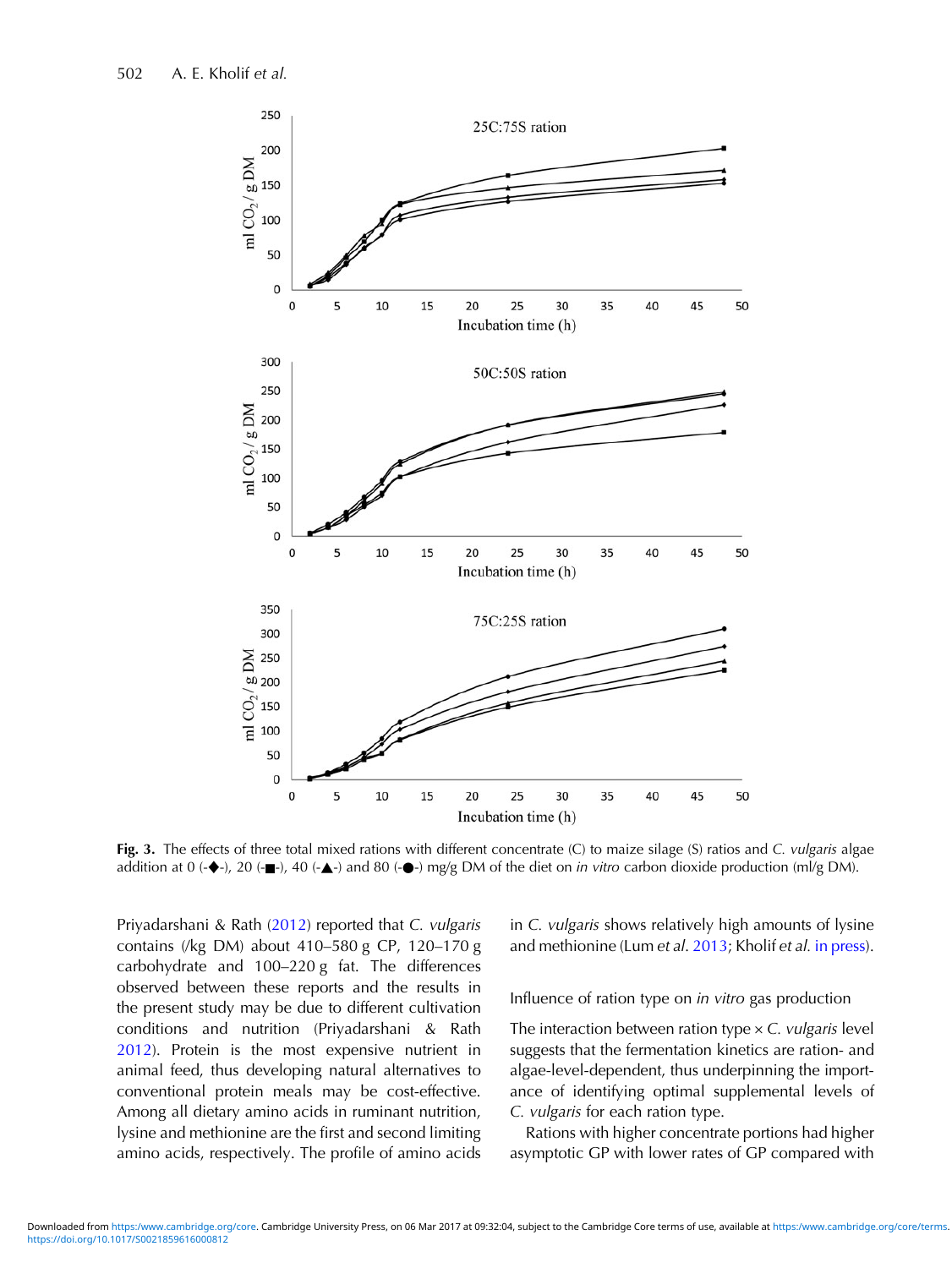|                | Algae             |       | <b>DMD</b> | ME         | $PF_{24}$       |
|----------------|-------------------|-------|------------|------------|-----------------|
| Ration         | (mg/g DM of diet) | pH    | (mg/g DM)  | (MJ/kg DM) | (mg DMD/ml gas) |
| 25C:75S        | $\boldsymbol{0}$  | $6·8$ | 560        | $10-2$     | 5.11            |
|                | 20                | $6.7$ | 667        | $11-0$     | 5.02            |
|                | $40\,$            | 6.7   | 655        | $10-3$     | 5.10            |
|                | 80                | 6.7   | 665        | $10 - 4$   | 5.08            |
|                | S.E.M.            | 0.22  | $14-0$     | 0.39       | 0.046           |
|                | Linear            | 0.087 | 0.001      | 0.921      | 0.892           |
|                | Quadratic         | 0.333 | 0.009      | 0.138      | 0.154           |
| 50C:50S        | $\boldsymbol{0}$  | 6.65  | 580        | 12.2       | 4.89            |
|                | 20                | 6.65  | 642        | $10-8$     | 5.03            |
|                | 40                | 6.68  | 635        | 11.9       | 4.92            |
|                | 80                | 6.65  | 638        | 11.6       | 4.96            |
|                | S.E.M.            | 0.021 | 22.0       | 0.72       | 0.070           |
|                | Linear            | 0.212 | 0.026      | 0.785      | 0.771           |
|                | Quadratic         | 0.456 | 0.404      | 0.184      | 0.192           |
| 75C:25S        | $\mathbf{0}$      | $6-7$ | 588        | 11.6       | 4.91            |
|                | 20                | 6.7   | 598        | $11-3$     | 4.96            |
|                | 40                | 6.8   | 679        | 11·6       | 4.92            |
|                | 80                | 6.8   | 602        | 11.9       | 4.89            |
|                | S.E.M.            | 0.33  | $39 - 1$   | 0.35       | 0.036           |
|                | Linear            | 0.431 | 0.142      | 0.853      | 0.885           |
|                | Quadratic         | 0.481 | 0.483      | 0.462      | 0.398           |
| $P$ value      |                   |       |            |            |                 |
| Ration         |                   |       |            |            |                 |
| Linear         |                   | NS    | NS         | 0.005      | 0.001           |
| Quadratic      |                   | 0.001 | NS         | NS         | NS              |
| Algae          |                   |       |            |            |                 |
| Linear         |                   | NS    | 0.004      | NS         | NS              |
| Quadratic      |                   | NS    | NS         | 0.046      | ${\sf NS}$      |
| Ration × Algae |                   | 0.001 | NS         | NS         | NS              |

<span id="page-9-0"></span>Table 5. The effects of three total mixed rations with different concentrate (C) to maize silage (S) ratios and different levels of microalgae Chlorella vulgaris on in vitro rumen fermentation profile after 48 h of incubation

DMD, in vitro dry matter disappearance; ME, metabolizable energy; PF<sub>24</sub>, partitioning factor at 24 h of incubation; NS, not significant.

high silage rations, implying an effect of the chemical composition of the feeds, in particular its fibre and protein contents, on GP and fermentation kinetics (Elghandour et al. [2014](#page-11-0), [2015](#page-12-0)a). Gas production is generally a good indicator of digestibility, fermentability and microbial protein production (Rodriguez et al. [2015](#page-13-0)). Higher proportions of concentrates in the rations indicate a better nutrient availability for rumen microorganisms (Elghandour et al. [2014\)](#page-11-0), which will stimulate the degradability of different nutrients (Hamid et al. [2007\)](#page-12-0). Increasing fibre content as a result of increased maize silage portion may have negative effects on microbial growth and fermentation due to the decreased readily available energy and protein content and increased structural carbohydrates content of those rations (Elghandour et al. [2015](#page-12-0)b), causing a decrease in ration digestibility and fermentability (Kumar et al. [2013](#page-12-0)). Elghandour et al.  $(2015a, b)$  $(2015a, b)$  $(2015a, b)$  $(2015a, b)$  $(2015a, b)$  observed that increasing the maize silage portion in TMRs, instead of concentrate, lowered GP and negatively affected fermentation.

# Influence of Chlorella vulgaris level on in vitro gas production

Addition of C. vulgaris at 20 mg/g DM to the 25C : 75S ration increased GP, which suggests increased ruminal microbial activity. Dubois et al. [\(2013](#page-11-0)) observed that algae rich in protein content increased GP in the rumen. Chlorella vulgaris contain a unique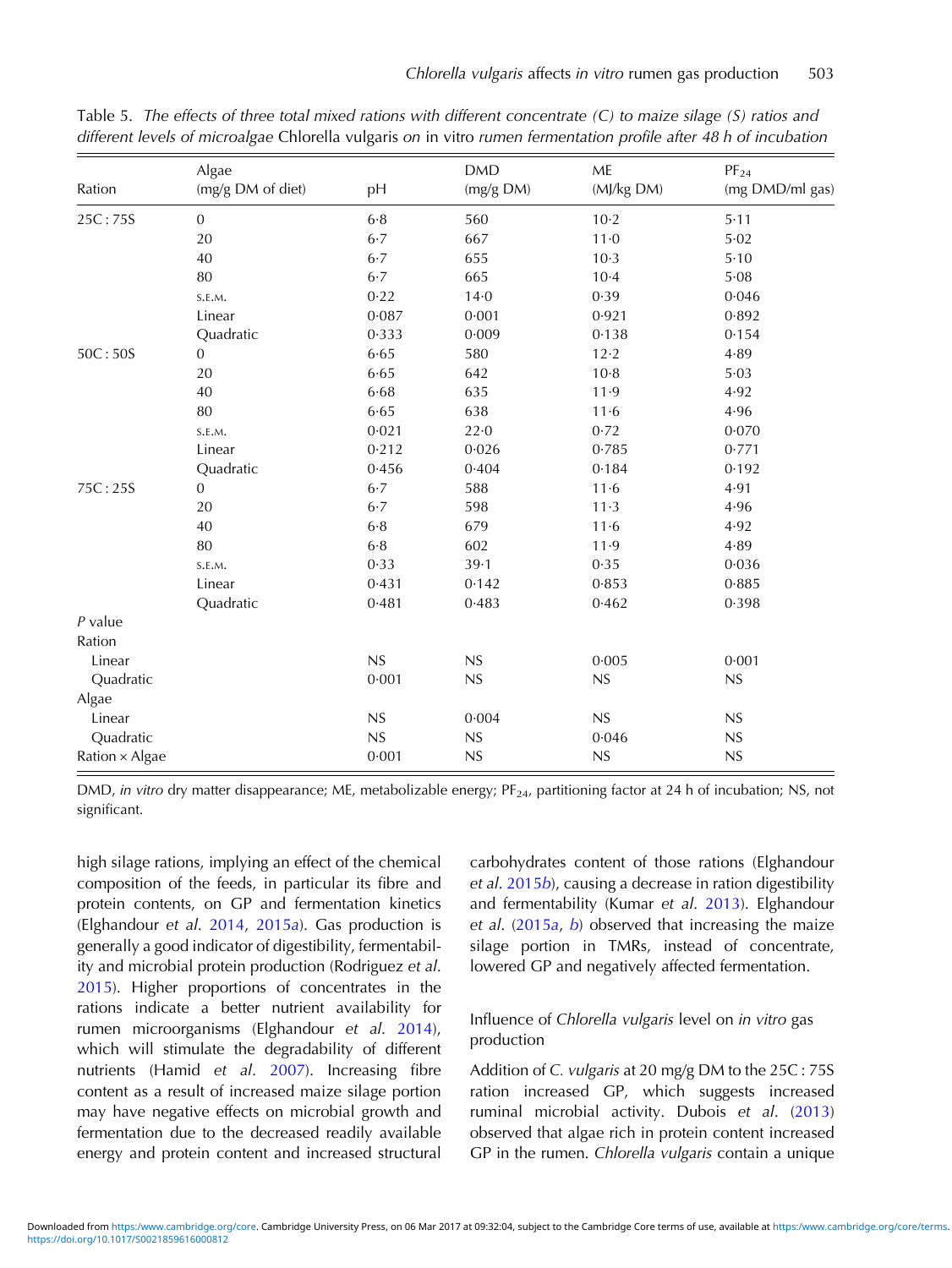phytonutrient called Chlorella growth factor (CGF), which is concentrated in the nucleus of the algae cells. It comprises nucleic acid associated with peptides, proteins, amino acids, vitamins and sugars, and it is an agent for improved growth in bacteria (Kotrbáček et al. [2015\)](#page-12-0). Addition of C. vulgaris at 20 mg/g DM (low level of C. vulgaris in the present study) had a positive impact on ruminal fermentation compared to the higher levels. Moreover, C. vulgaris contains β-glucan, which has a role in scavenging free radicals (Iwamoto [2004](#page-12-0)), thus improving fermentation.

Chlorella vulgaris at high levels has been recognized as an antimicrobial agent that acts against bacteria, protozoa and fungi, thus resulting in reduced fermentation activity. In the present study, increasing C. vulgaris levels negatively influenced GP. Microalgae contain toxic metabolites (phycotoxins), which have antibiotic and antifungal activities (Garcia-Camacho et al. [2007\)](#page-12-0). Janczyk et al. [\(2009](#page-12-0)) showed that C. vulgaris had a high antimicrobial activity due to the presence of cyclic peptides, alkaloids and lipopolysaccharides, in addition to the presence of polysaccharides, phenolic substances and aromatic compound. This supports the hypothesis that an optimal C. vulgaris level could improve fermentation efficiency. The high nucleic acid content in algal cells may be another reason for the negative effect on fermentation with increasing algae levels.

The increased asymptotic GP and rate of GP without affecting lag time could be due to the presence of oligosaccharides, sugar sources and nonprotein nitrogen in the algae, which can improve the growth of bacteria to stimulate microbial activity.

Addition of C. vulgaris was also more effective for TMR with a high silage (roughage) portion than those with high concentrate content. It was expected that low concentrate diets would have better fermentation with algae addition due to better nutrient availability for rumen microorganisms to stimulate the degradability of nutrients. Low-quality TMR such as 25C : 75S lack the nutrients for ruminal microflora growth activity and it is postulated that the addition of algae provided more nutrients for microbial growth and activity. In case of high concentrate TMR, the incubation medium already contained adequate nutrients required for microbial activity, and the addition of more nutrients from the algae had no effect on microbial activity. This suggests that algae supplementation is more effective with poor quality TMR than high quality TMR.

Influence of ration type on in vitro carbon dioxide and methane production

Fermentation of dietary carbohydrates produces gases in the rumen, composed of hydrogen,  $CO<sub>2</sub>$  and  $CH<sub>4</sub>$ . In the present study, ration type had no effect on  $CO<sub>2</sub>$  production. However, increasing silage portion in the TMR increased total gas and  $CH<sub>4</sub>$  production. This was expected, because the digestion of fibrous rations results in the preferential production of acetate, butyrate and  $CH<sub>4</sub>$  compared to a concentrate ration (Kumar et al. [2013](#page-12-0)). The methanogenic Archaea can utilize hydrogen gas  $(H<sub>2</sub>)$  produced from the ruminal degradation of structural carbohydrates for CH4 production (Stewart et al. [1997](#page-13-0)). Furthermore, hydrogen-consuming acetogenic bacteria are able to use  $H_2$  as an energy source for growth using  $CO_2$ , as  $H_2$  and  $CO_2$  are the dominant substrates of methanogenesis (Morgavi et al. [2010](#page-12-0)).

Influence of Chlorella vulgaris on in vitro methane and carbon dioxide productions

The 40 mg algae/g DM level of C. vulgaris addition decreased  $CH_4$  production of the 25C: 75S TMR. This may be related to the decreased DMD with this level of C. vulgaris addition (Anele et al. [2016\)](#page-11-0). As previously mentioned, decreased DMD may have resulted in decreased GP for the 25C : 75S TMR. Goel & Makkar  $(2012)$  $(2012)$  suggested that  $CH<sub>4</sub>$  production was associated with the increase in fermented and digested feed nutrients. Besides this, and due to its high eicosapentaenoic and docosahexaenoic (DHA) contents, C. vulgaris has been considered as a possible additive for reduction of  $CH<sub>4</sub>$  emissions (Tsiplakou et al. [2016](#page-13-0)). This may be related to its content of unsaturated fatty acids, resulting in reduced CH<sub>4</sub> production (Martin et al. [2010\)](#page-12-0). Fievez et al. ([2007\)](#page-12-0) observed up to 80% reduction in CH<sub>4</sub> production with the addition of a DHA-rich supplement. Tsiplakou et al. [\(2016](#page-13-0)) observed an increased methanobacteria and protozoa population in the rumen liquid of goats fed a forage-based diet supplemented with C. vulgaris. Anele et al. ([2016\)](#page-11-0) observed a negative correlation between  $CH_4$  production and microalgae content of carbohydrate, oleic acid (C18 : 1n–9) and α-linolenic acid (C18 : 3n–3).

Addition of C. vulgaris at 80 mg/g DM increased  $CO<sub>2</sub>$  production with both  $50C:50S$  and  $75C:25S$ TMR. However, the levels of 20 and 40 mg/g DM of C. vulgaris addition with the 75C : 25S TMR decreased  $CO<sub>2</sub>$  production, suggesting that the effect of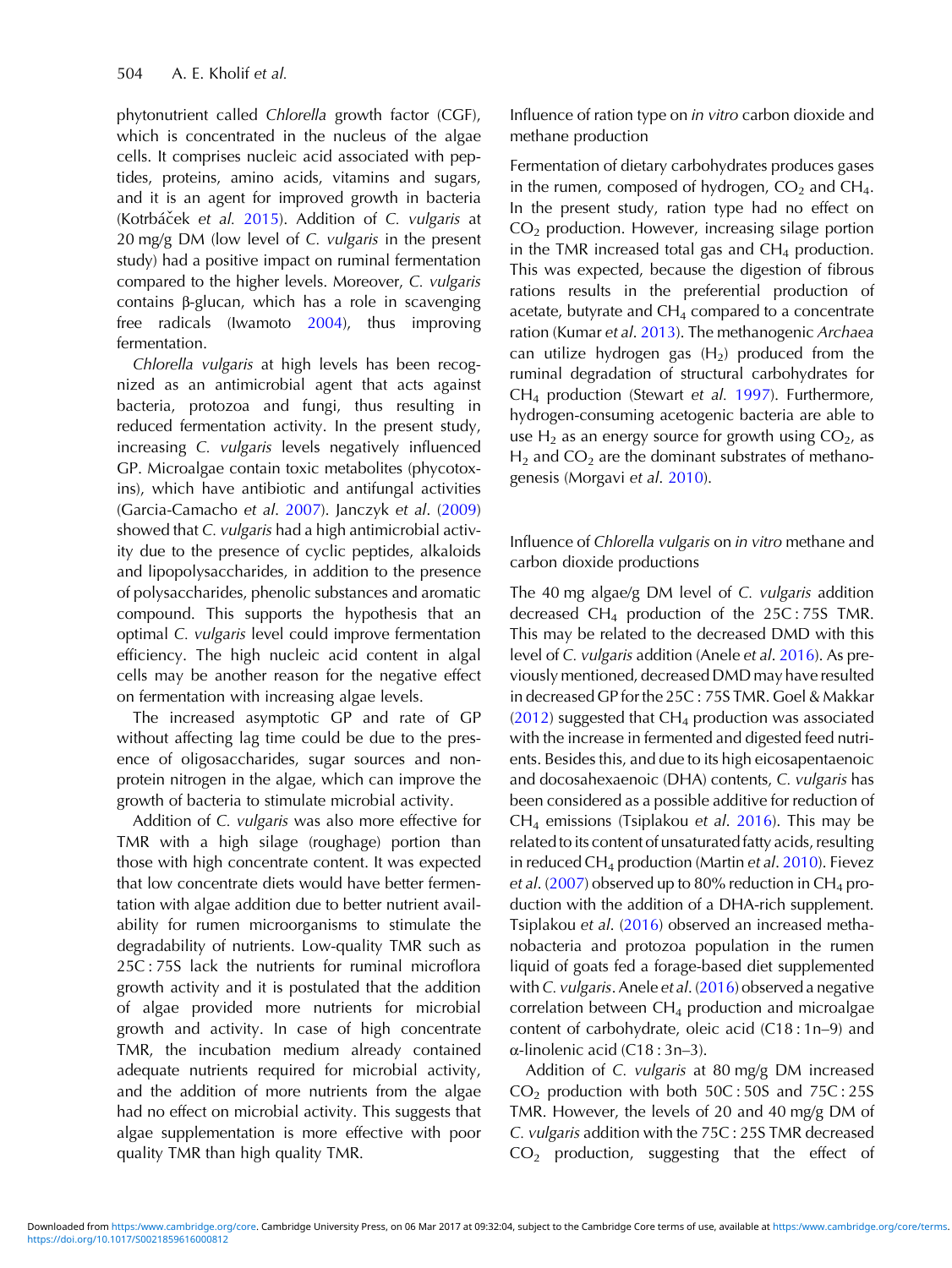<span id="page-11-0"></span>C. vulgaris microalgae is ration-type and -level dependent. Generally, microalgae lack lignin (Chen et al. 2013), which gives them the ability to sequester more  $CO<sub>2</sub>$  into digestible biomass, e.g. carbohydrate, protein and lipids (Walker [2009](#page-13-0)) and may be used to produce biogas including  $CH<sub>4</sub>$  and hydrogen via anaerobic processing (Hughes et al. [2012](#page-12-0)), suggesting their potential as a strategy for carbon capture from fossil fuel manufacturing facilities (Sayre [2010](#page-13-0)).

# Influence of ration type on in vitro fermentation kinetics

Improved fermentation with the 50C : 50S TMR could be because of the balanced concentration of nutrients, especially structural and non-structural carbohydrates (Elghandour et al. [2015](#page-12-0)a, [b](#page-12-0)).

# Influence of Chlorella vulgaris on in vitro fermentation kinetics

Improved ruminal fermentation with C. vulgaris addition at 20 mg/g DM was associated with increased activity of ruminal microbes. It has been shown that C. vulgaris contains growth-promoting substance such as S-nucleotide adenosyl peptide complex, which may affect nutrient digestibility of the animals (Yan et al. [2012](#page-13-0)). The addition of C. vulgaris might have provided the necessary nutrients required by the microbes to effectively degrade the TMRs for better fermentation (Anele et al. 2016). Halama ([1990](#page-12-0)) suggested that the algal content of polysaccharides, phenolic substances and aromatic compounds had a nutritional and ecological importance to the fed animals. Tsiplakou et al. ([2016\)](#page-13-0) observed changes in cellulolytic and proteolytic bacteria with modifications in the cellulase and protease activity in the rumen liquid of goats receiving C. vulgaris. In addition, Carro & Miller (1999) demonstrated that peptides and amino acids are stimulatory factors for ruminal microbial growth and digestion. Drewery et al. (2014) reported increased OM digestibility with increasing levels of microalgae residue supplementation in steers fed oat straw. Tibbetts et al. ([in press](#page-13-0)) reported that the dietary effects of algal supplementation on feed digestibility in ruminants are related in part to its lipid content. Inclusion of C. vulgaris increased the concentration of some bacteria in vitro (Fievez et al. [2007\)](#page-12-0) and in vivo (Tsiplakou et al. [2016\)](#page-13-0).

It can be concluded that C. vulgaris could be used as a feed additive to improve fermentation and feed

utilization. The optimal level of C. vulgaris addition was 20 mg/g DM. Chlorella vulgaris addition was more effective with rations higher in fibre content than with rations high in concentrates. However, animal feeding trials are required to validate in vivo the utilization of C. vulgaris microalgae on animal performance.

The first author (A.E. Kholif) would like to thank the Mexican National Council for Science and Technology (CONACyT, Mexico) and The World Academy of Sciences (TWAS, Italy) for supporting his postdoctoral fellowship at the Facultad de Medicina Veterinaria y Zootecnia, Universidad Autónoma del Estado de México.

### REFERENCES

- ANELE, U. Y., YANG, W. Z., MCGINN, P. J., TIBBETTS, S. M. & MCALLISTER, T. A. (2016). Ruminal in vitro gas production, dry matter digestibility, methane abatement potential and fatty acid biohydrogenation of six species of microalgae. Canadian Journal of Animal Science 96, 354–363.
- AOAC (1997). Official Methods of Analysis of the Association of Official Analytical Chemists, Vol. 1, 16th edn. Washington, DC: Association of Official Analytical Chemists.
- BECKER, E. W. (2007). Micro-algae as a source of protein. Biotechnology Advances 25, 207–210.
- BLÜMMEL, M., STEINGASS, H. & BECKER, K. (1997). The relationship between in vitro gas production, in vitro microbial biomass yield and  $15<sup>N</sup>$  incorporation and its implications for the prediction of voluntary feed intake of roughages. British Journal of Nutrition 77, 911–921.
- CARRO, M. D. & MILLER, E. L. (1999). Effect of supplementing a fibre basal diet with different nitrogen forms on ruminal fermentation and microbial growth in an in vitro semicontinuous culture system (RUSITEC). British Journal of Nutrition 82, 149–157.
- CHEN, C. Y., ZHAO, X. Q., YEN, H. W., HO, S. H., CHENG, C. L., LEE, D. J., BAI, F. W. & CHANG, J. S. (2013). Microalgaebased carbohydrates for biofuel production. Biochemical Engineering Journal 78, 1–10.
- DREWERY, M. L., SAWYER, J. E., PINCHAK, W. E. & WICKERSHAM, T. A. (2014). Effect of increasing amounts of postextraction algal residue on straw utilization in steers. Journal of Animal Science 92, 4642–4649.
- DUBOIS, B., TOMKINS, N. W., KINLEY, R. D., BAI, M., SEYMOUR, S., PAUL, N. A. & DE NYS, R. (2013). Effect of tropical algae as additives on rumen in vitro gas production and fermentation characteristics. American Journal of Plant Sciences 4, 34–43.
- ELGHANDOUR, M. M. Y., VÁZQUEZ-CHAGOYÁN, J. C., SALEM, A. Z. M., KHOLIF, A. E., MARTÍNEZ-CASTAÑEDA, J. S., CAMACHO, L. M. & CERRILLO-SOTO, M. A. (2014). Effects of Saccharomyces cerevisiae at direct addition or pre-incubation on in vitro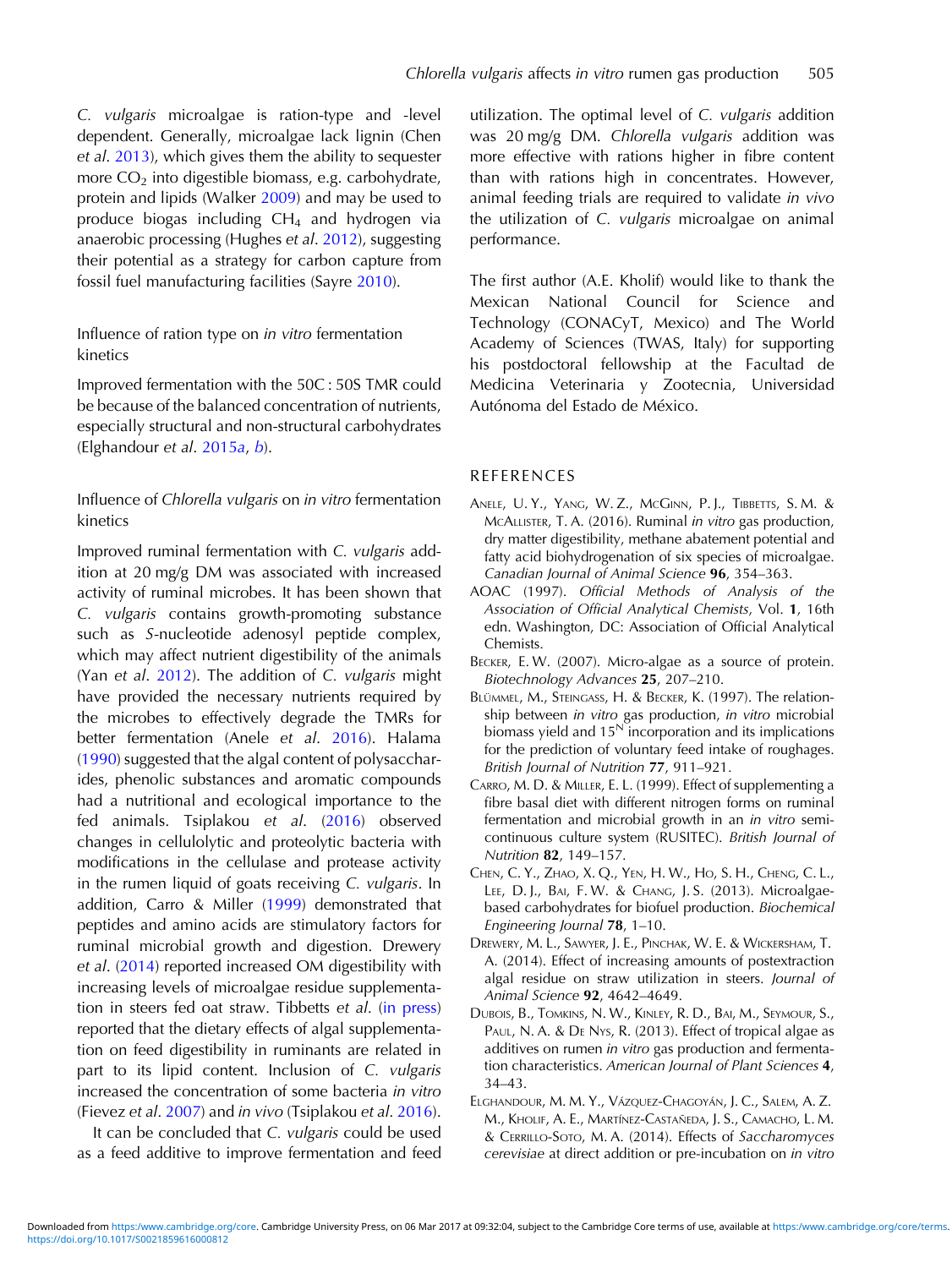<span id="page-12-0"></span>gas production kinetics and degradability of four fibrous feeds. Italian Journal of Animal Science 13, 295–301.

- ELGHANDOUR, M. M. Y., KHOLIF, A. E., SALEM, A. Z. M., MONTES DE OCA, R., BARBABOSA, A., MARIEZCURRENA, M. & OLAFADEHAN, O. A. (2016a). Addressing sustainable ruminal methane and carbon dioxide emissions of soybean hulls by organic acid salts. Journal of Cleaner Production 135, 194–200.
- ELGHANDOUR, M. M. M. Y., KHOLIF, A. E., BASTIDA, A. Z., MARTÍNEZ, D. L. P. & SALEM, A. Z. M. (2015a). In vitro gas production of five rations of different maize silage and concentrate ratios influenced by increasing levels of chemically characterized extract of Salix babylonica. Turkish Journal of Veterinary and Animal Sciences 39, 186–194.
- ELGHANDOUR, M. M. M. Y., KHOLIF, A. E., MÁRQUEZ-MOLINA, O., VÁZQUEZ-ARMIJO, J. F., PUNIYA, A. K. & SALEM, A. Z. M. (2015b). Influence of individual or mixed cellulase and xylanase mixture on in vitro rumen gas production kinetics of total mixed rations with different maize silage and concentrate ratios. Turkish Journal of Veterinary and Animal Science 39, 435–442.
- ELGHANDOUR, M. M. M. Y., KHOLIF, A. E., HERNANDEZ, J., MARIEZCURRENA, M. D., LOPEZ, S., CAMACHO, L. M., MARQUEZ, O. & SALEM, A. Z. M. (2016b). Influence of the addition of exogenous xylanase with or without pre-incubation on the in vitro ruminal fermentation of three fibrous feeds. Czech Journal of Animal Science 61, 262–272.
- FIEVEZ, V., BOECKAERT, C., VLAEMINCK, B., MESTDAGH, J. & DEMEYER, D. (2007). In vitro examination of DHA-edible micro-algae. 2. Effect on rumen methane production and apparent degradability of hay. Animal Feed Science and Technology 136, 80–95.
- FIOGBE, E. D., MICHA, J. C. & VAN HOVE, C. (2004). Use of a natural aquatic fern, Azolla microphylla, as a main component in food for the omnivorous–phytoplanktonophagous tilapia, Oreochromis niloticus L. Journal of Applied Ichthyology 20, 517–520.
- FRANCE, J., DIJKSTRA, J., DHANOA, M. S., LÓPEZ, S. & BANNINK, A. (2000). Estimating the extent of degradation of ruminant feeds from a description of their gas production profiles observed in vitro: derivation of models and other mathematical considerations. British Journal of Nutrition 83, 143–150.
- GARCIA-CAMACHO, F., GALLARDO-RODRIQUEZ, J., SANCHEZ-MIRON, A., CERON-GRACIA, M. C., BELARBI, E. H., CHISTI, Y. & MOLINA-GRIMA, E. (2007). Biotechnological significance of toxic marine dinoflagellates. Biotechnology Advances 25, 176–194.
- GOEL, G. & MAKKAR, H. P. S. (2012). Methane mitigation from ruminants using tannins and saponins, a status review. Tropical Animal Health Production 44, 729–739.
- GOERING, M. K. & VAN SOEST, P. J. (1970). Forage Fiber Analysis (Apparatus, Reagents, Procedures and Some Applications). Agriculture Handbook, No. 379. Washington, DC: Agricultural Research Service, USDA.
- HALAMA, D. (1990). Single cell protein. In Nonconventional Feedstuffs in the Nutrition of Farm Animals (Ed. K. Boda), pp. 34–49. New York: Elsevier Science Publishing Company, Inc.
- HAMID, P., AKBAR, T., HOSSEIN, J. & ALI, M. G. (2007). Nutrient digestibility and gas production of some tropical feeds used in ruminant diets estimated by the in vivo and in vitro gas production techniques. American Journal of Animal and Veterinary Sciences 2, 108–113.
- HUDEK, K., DAVIS, L. C., IBBINI, J. & ERICKSON, L. (2014). Commercial products from algae. In Algal Biorefineries (Eds R. Bajpai, A. Prokop & M. Zappi), pp. 275–295. New York: Springer Science.
- HUGHES, A. D., KELLY, M. S., BLACK, K. D. & STANLEY, M. S. (2012). Biogas from microalgae: is it time to revisit the idea? Biotechnology for Biofuels 5, 86. doi: 10.1186/ 1754-6834-5-86.
- IWAMOTO, H. (2004). Industrial production of microalgal cell-mass and secondary products – major industrial species. Chlorella. In Handbook of Microalgal Culture: Biotechnology and Applied Phycology (Ed. A. Richmond), pp. 255–263. UK: Blackwell Science.
- JANCZYK, P., LANGHAMMER, M., RENNE, U., GUIARD, V. & SOUFFRANT, W. B. (2006). Effect of feed supplementation with Chlorella vulgaris powder on mice reproduction. Archiva Zootechnica 9, 122–134.
- JANCZYK, P., HALLE, B. & SOUFFRANT, W. B. (2009). Microbial community composition of the crop and ceca contents of laying hens fed diets supplemented with Chlorella vulgaris. Poultry Science 88, 2324–2332.
- KHOLIF, A. E., MORSY, T. A., MATLOUP, O. H., ANELE, U. Y., MOHAMED, A. G. & EL-SAYED, A. B. (in press). Dietary Chlorella vulgaris microalgae improves feed utilization, milk production and concentrations of conjugated linoleic acids in the milk of Damascus goats. Journal of Agricultural Science, Cambridge. doi:10.1017/S0021859616000824.
- Kotrbáček, V., Doubek, J. & Doucha, J. (2015). The chlorococcalean alga Chlorella in animal nutrition: a review. Journal of Applied Phycology 27, 2173–2180.
- KUMAR, S., DAGAR, S. S., SIROHI, S. K., UPADHYAY, R. C. & PUNIYA, A. K. (2013). Microbial profiles, in vitro gas production and dry matter digestibility based on various ratios of roughage to concentrate. Annals of Microbiology 63, 541–545.
- LUM, K. K., KIM, J. & LEI, X. G. (2013). Dual potential of microalgae as a sustainable biofuel feedstock and animal feed. Journal of Animal Science and Biotechnology 4, 53–60.
- MARTIN, C., MORGAVI, D. P. & DOREAU, M. (2010). Methane mitigation in ruminants: from microbe to the farm scale. Animal 4, 351–365.
- MENKE, K. H. & STEINGASS, H. (1988). Estimation of the energetic feed value obtained from chemical analysis and in vitro gas production using rumen fluid. Animal Research and Development 28, 7–55.
- MORGAVI, D. P., FORANO, E., MARTIN, C. & NEWBOLD, C. J. (2010). Microbial ecosystem and methanogenesis in ruminants. Animal 4, 1024–1036.
- National Standards of People's Republic of China (2010). National Food Safety Standard. Beijing, China: Ministry of Health of the People's Republic of China.
- NRC (2001). Nutrient Requirements of Dairy Cattle, 7th revised edn. Washington, DC: National Academies Press.
- PEREIRA, H., BARREIRA, L., FIGUEIREDO, F., CUSTÓDIO, L., VIZETTO-DUARTE, C., POLO, C., REŠEK, E., ENGELEN, A. & VARELA, J.